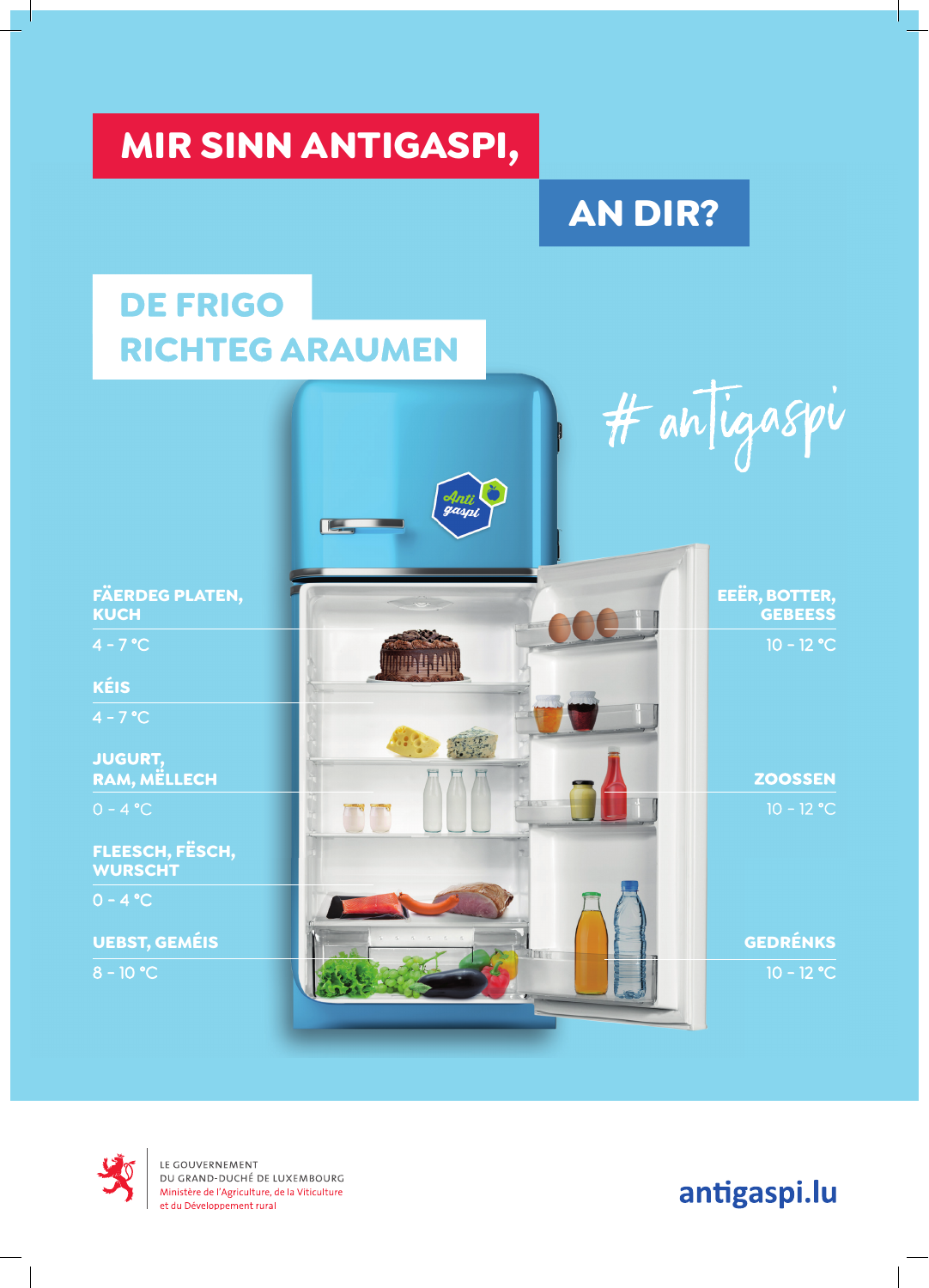### **NOUS SOMMES ANTIGASPI,**

#### **ET VOUS ?**

### **RANGER LE FRIGO CORRECTEMENT**





LE GOUVERNEMENT DU GRAND-DUCHÉ DE LUXEMBOURG<br>Ministère de l'Agriculture, de la Viticulture et du Développement rural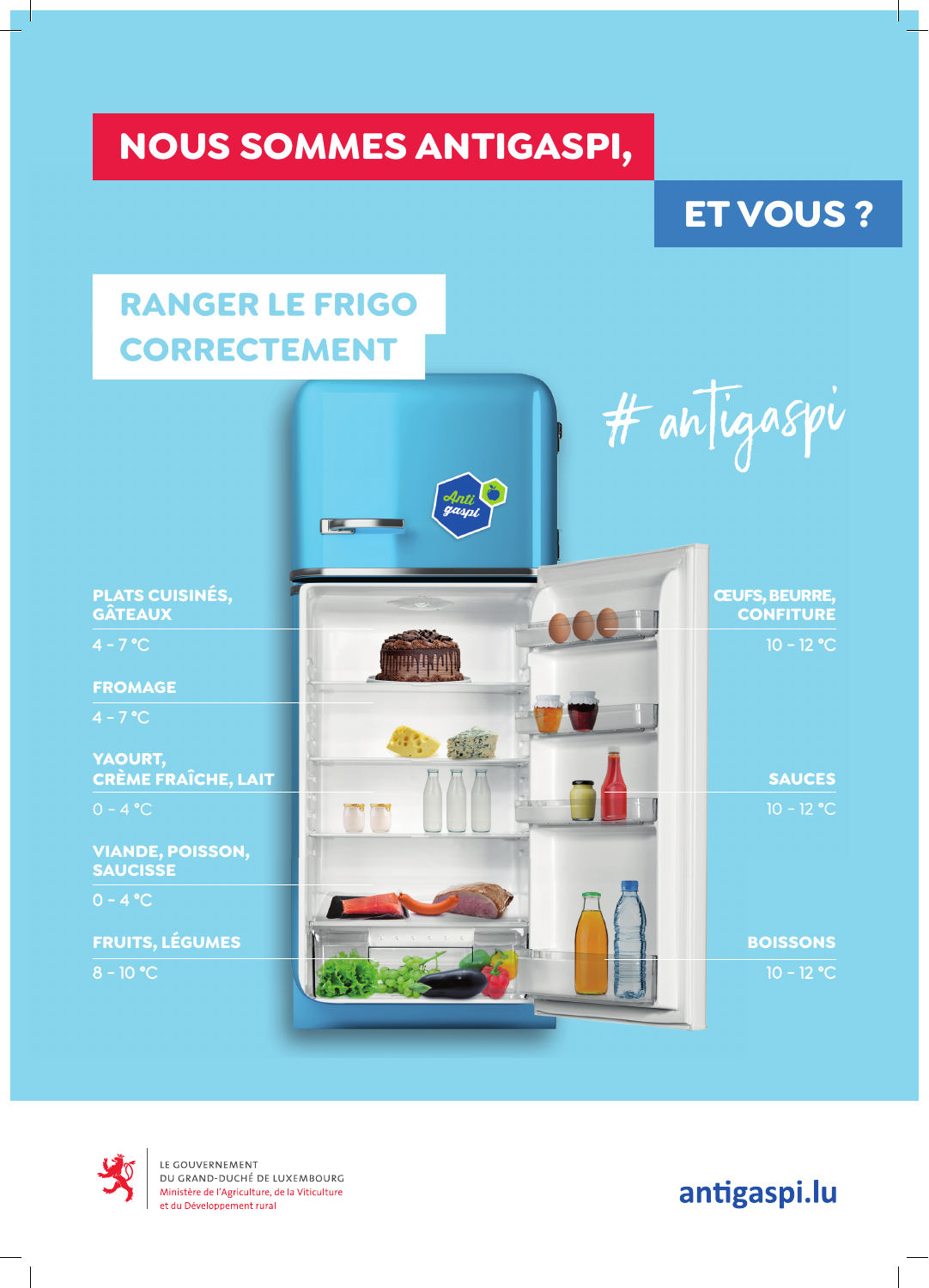### **WIR SIND ANTIGASPI,**

### **UND SIE?**

## **DEN KÜHLSCHRANK** RICHTIG EINRÄUMEN





LE GOUVERNEMENT DU GRAND-DUCHÉ DE LUXEMBOURG<br>Ministère de l'Agriculture, de la Viticulture et du Développement rural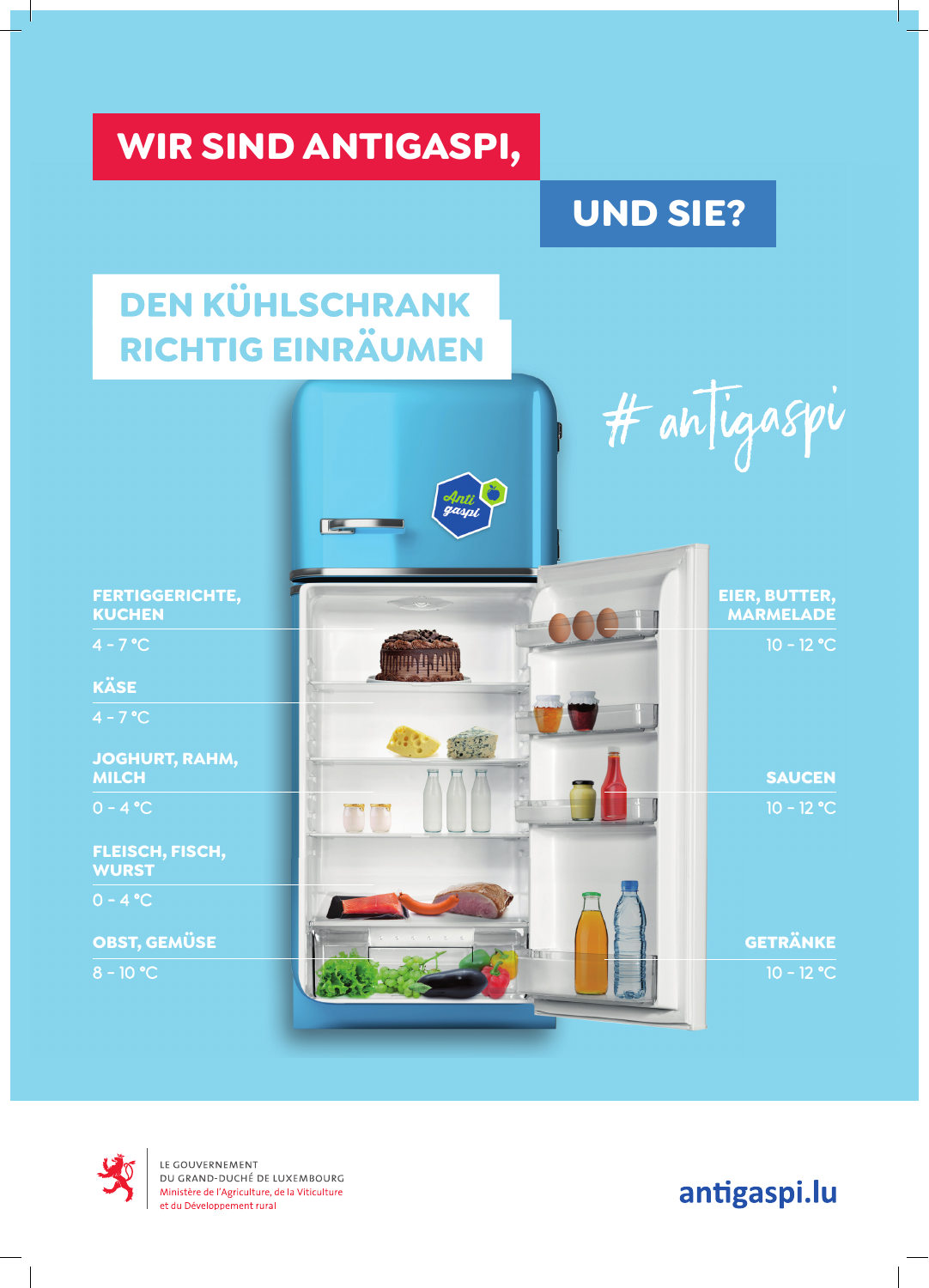### WE ARE ANTIGASPI,

### **AND YOU?**

### **STOCK THE FRIDGE CORRECTLY**





LE GOUVERNEMENT DU GRAND-DUCHÉ DE LUXEMBOURG<br>Ministère de l'Agriculture, de la Viticulture et du Développement rural